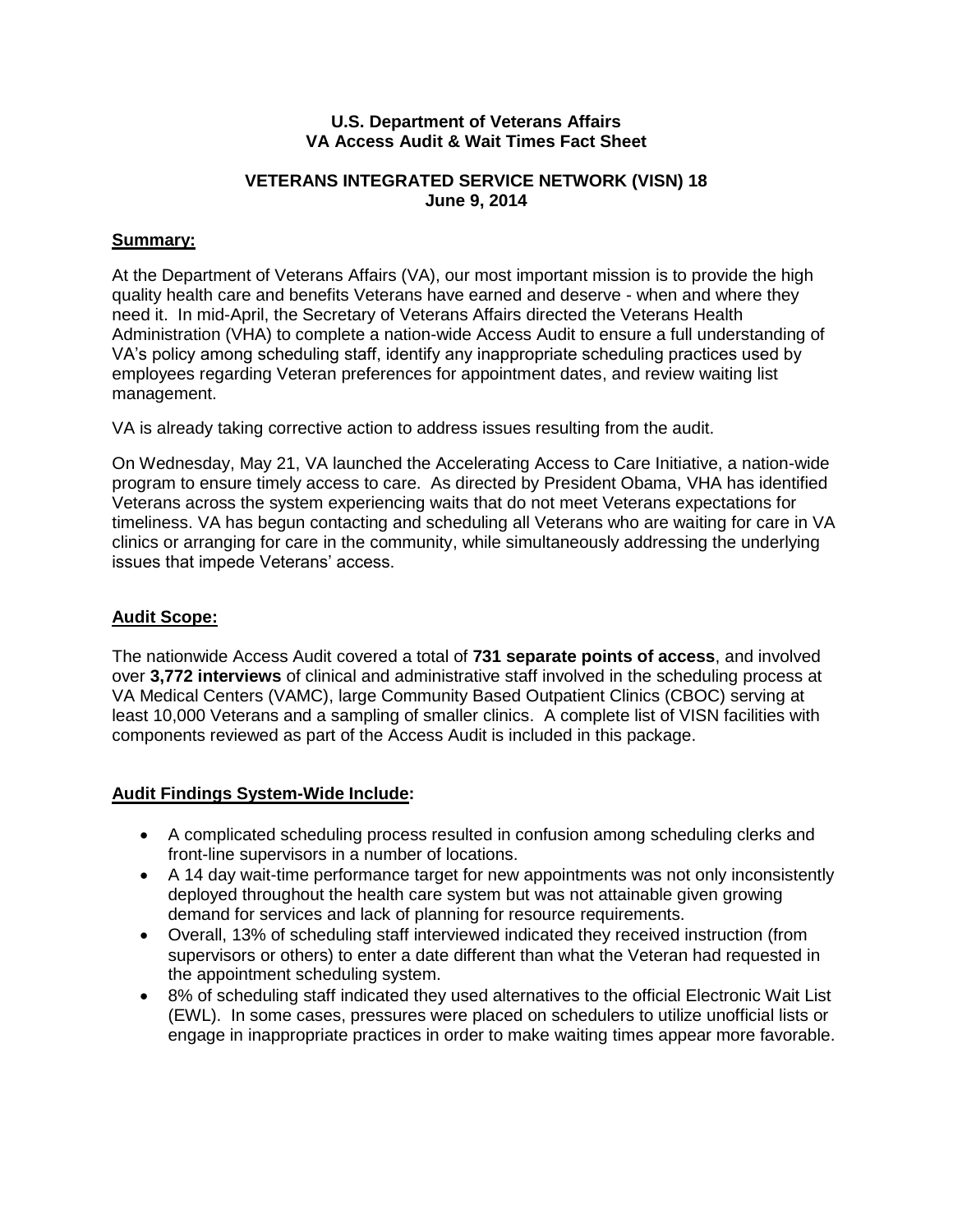Such practices are widespread enough to require VA to re-examine its entire Performance Management system and, in particular, whether current measures and targets for access are realistic or sufficient.

### **Audit Findings: Further Review**

As a result of these audits, some locations were flagged for further review and investigation. Any instance of suspected willful misconduct is being reported promptly to the VA Office of Inspector General (OIG). Where the OIG chooses not to immediately investigate, VHA leadership will launch either a fact finding or formal administrative investigation. Where misconduct is confirmed, appropriate personnel actions will promptly be pursued. As a result of the initial audit findings, there are 3 locations in VISN 18 that require further review:

| <b>VISN</b> | <b>Facility Name</b>                               |
|-------------|----------------------------------------------------|
| 18          | Big Springs (West TX VA Medical Center), TX        |
| 18          | New Mexico VA Health Care System (Albuquerque), NM |
| 18          | Prescott, AZ                                       |

## **Audit Findings: Immediate Actions:**

While VHA must assess and learn from the Access Audit, we are immediately redoubling our efforts to quickly address delays in Veterans' health care. VHA is identifying where Veterans are waiting for care and ensuring that timely, quality care is made available as quickly as possible. Among the immediate actions VA is taking:

- VA has accelerated care for Veterans currently waiting for health care services. **VHA is in the process of contacting in excess of 90,000 Veterans during the first phase of VA's "Accelerating Access to Care Initiative"**
	- $\circ$  VHA will provide Veterans who do not currently have an appointment, or are waiting for additional care or services longer than 30 days the option to be rescheduled sooner if VA capacity exists, keep their scheduled appointment, or be referred to non-VA providers in the community
- VA has suspended all VHA Senior Executive Performance Awards for FY14
- VHA will remove 14-day performance goal from employee performance plans
- VHA will revise, enhance and deploy Scheduling Training
- VHA will implement a site inspection process

# **Audit Findings: Long Term and Other Actions**:

VHA is committed to a renewed and aggressive preparation, teaching, training and coaching of our employees. Throughout the immediate and long term, we will emphasize accountability, and ensure managers and staff engaging in inappropriate practices are held accountable.

- VHA will overhaul the scheduling and access management directive
- VHA will roll out near-term changes to the legacy scheduling system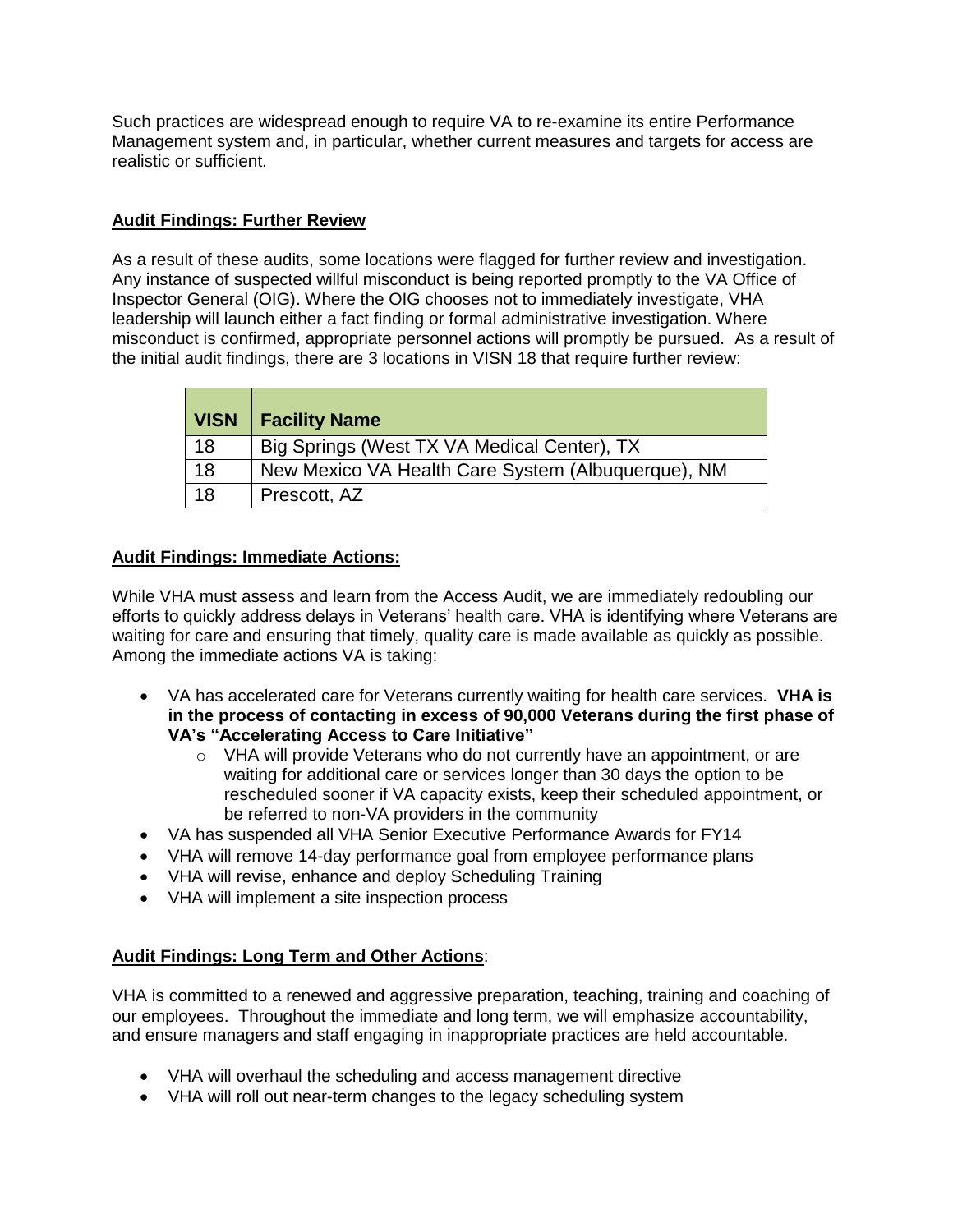- VHA will acquire and deploy long-term scheduling software solutions
- VHA will reassess and establish access timeliness goals
- VHA will strengthen accountability for integrity in scheduling and access management

#### **Locality Wait Time Information**

On May 15, 2014, **VHA had over 6 million appointments scheduled** across the system. Nationwide, there are roughly 57,436 Veterans who are waiting to be scheduled for care and another 63,869 who over the past ten years have enrolled in our healthcare system and have not been seen for an appointment. VA is moving aggressively to contact these Veterans through the Accelerating Access to Care Initiative.

Facility data for VISN 18 is listed in the attachment. Complete data is located online at [www.va.gov/health/access-audit.asp](https://www.va.gov/health/access-audit.asp)

At the Department of Veterans Affairs (VA), our most important mission is to provide the high quality health care and benefits Veterans have earned and deserve. While VHA must assess and learn from the Access Audit, we are immediately redoubling our efforts to quickly address delays in Veterans' health care.

VHA is identifying where Veterans are waiting for care and ensuring that timely, quality care is made available as quickly as possible through the Accelerating Access to Care Initiative.